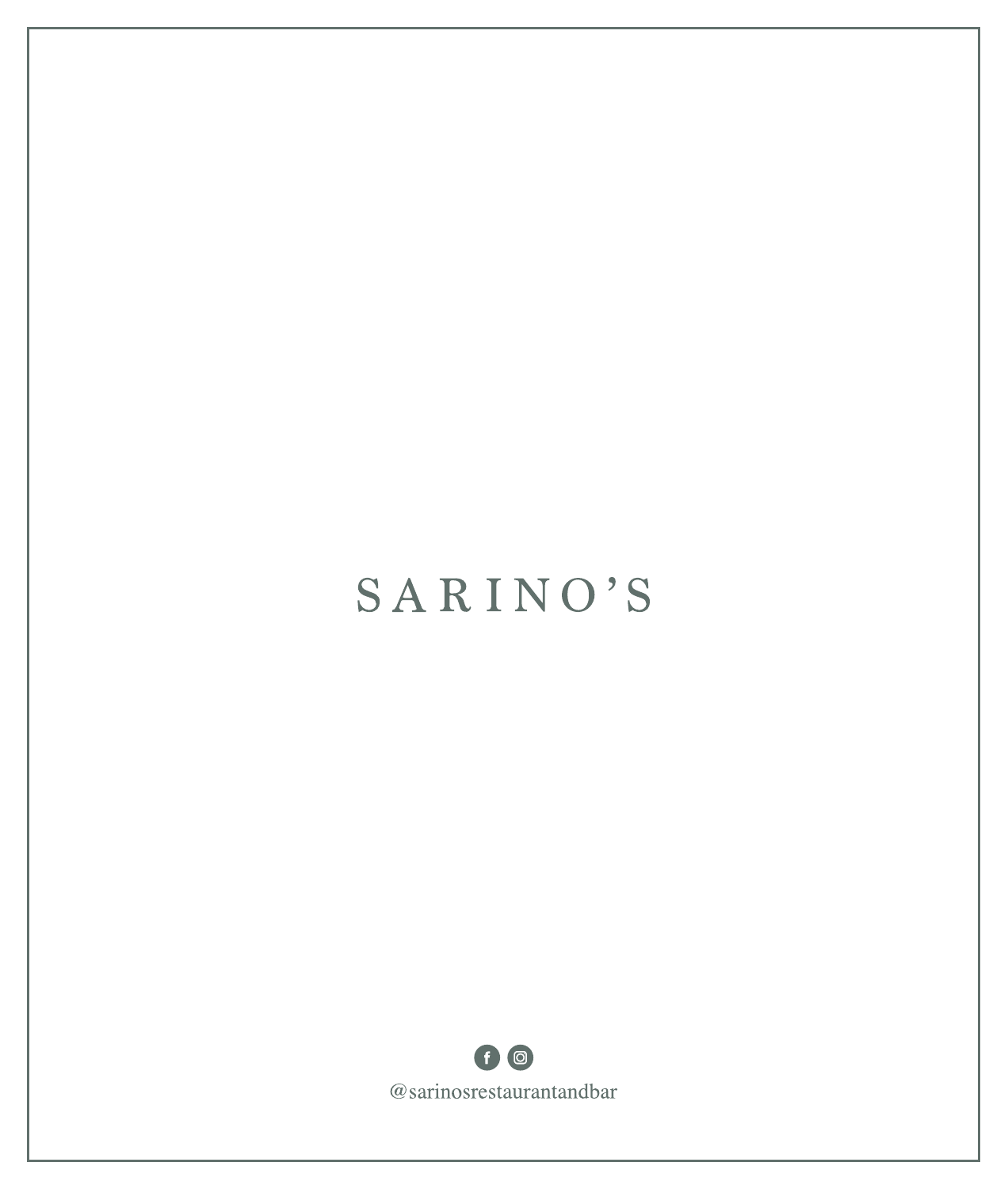## $SABJ$



Introducing Executive **Head chef**  of Sarino's, **Alex Keene** whose passion for food was nurtured from an early age. Being raised in a family of horticulturalists meant he was certain to grow up appreciating fresh produce.

Coming from a generation of chefs who undertook strenuous apprenticeships, Alex has perfected his skills from the ground up to become the chef he is today. His training in an Italian kitchen fostered a love of traditional dishes, and a standard of work ethic that gave him the opportunity to work alongside a list of highly regarded chefs.

*Visa and Mastercard incur a 0.90% surcharge, American Express incur a 1.50% surcharge and Eftpos incur a 0.40% surcharge. Our menu contains allergens and is prepared in a kitchen that handles nuts, shellfish and gluten. Whilst all reasonable efforts are taken to accommodate guest dietary needs, we cannot guarantee that our food will be allergen free.*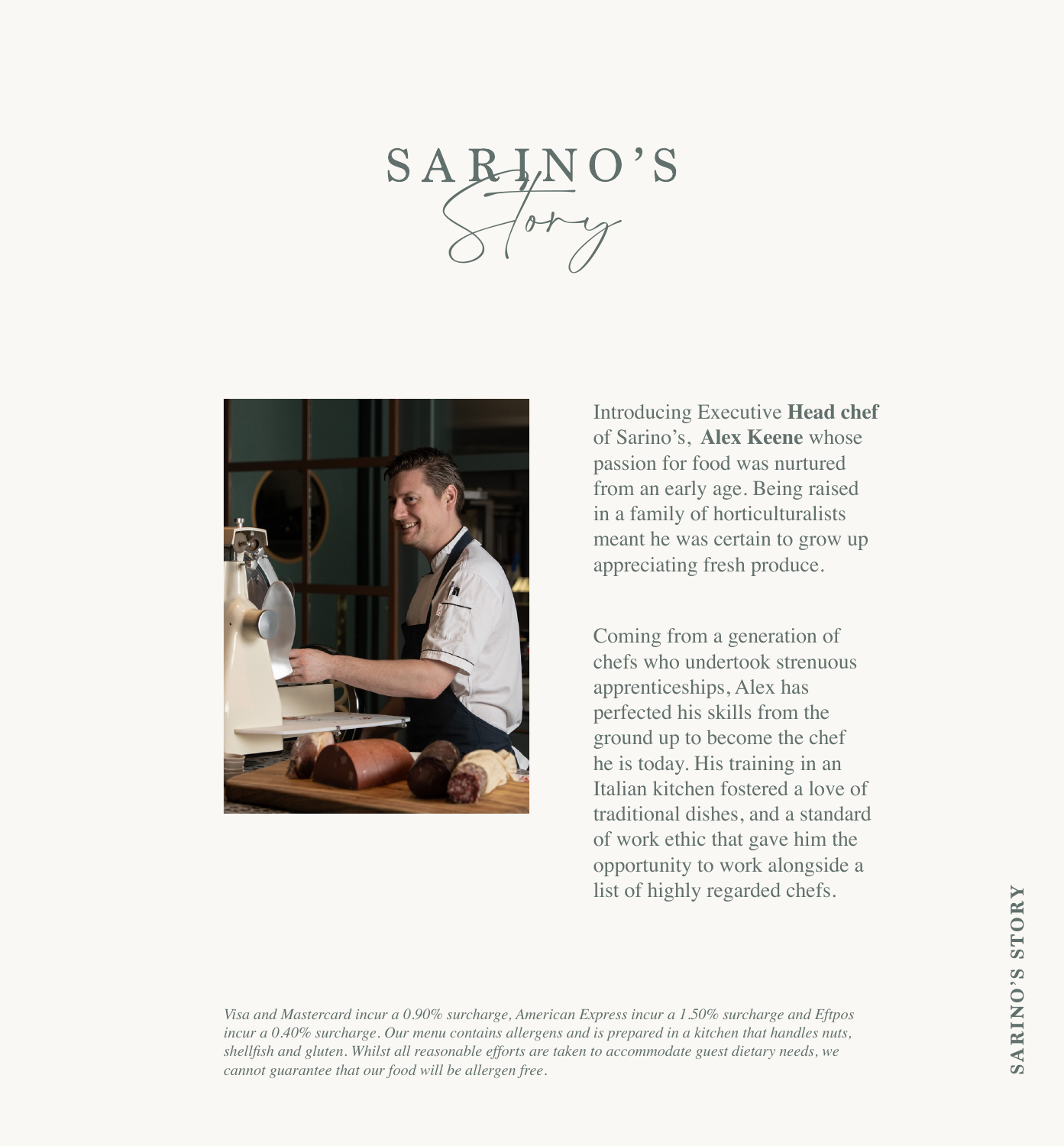## **ANTIPASTO**

*antipasto*

| <b>Pane</b>   Clarified <b>butter candle</b> infused with kalamata olive<br>Served with freshly baked <b>focaccia</b> rosemary I sea salt | 4.5 <sub>pp</sub> |
|-------------------------------------------------------------------------------------------------------------------------------------------|-------------------|
|                                                                                                                                           |                   |
| <b>SARINO'S OWN MARTINATED VEGETABLES</b>                                                                                                 |                   |
| Pickled green beans   garlic   chilli                                                                                                     | 11                |
| <b>Warm marinated olives</b> rosemary citrus peel                                                                                         | 12                |
| Roasted <b>Portobello mushroom</b> I balsamic reduction                                                                                   | 12                |
| Josper roasted capsicum I parsley                                                                                                         | 13                |
| Woodfired eggplant   garlic   basil   EVO                                                                                                 | 13                |
| Vegetarian board   selection of Sarino's Own Josper roasted vegetables   warm ciabatta                                                    | 34                |

#### **SARINO'S SELECTION OF CURED SALUMI**

| Mortadella e pistachio                               | 14 |
|------------------------------------------------------|----|
| Salami classico picante                              | 15 |
| Wagyu beef bresaola                                  | 16 |
| <b>Prosciutto san danielle</b>                       | 16 |
| <b>Salumi board</b> selection of all our cured meats | 36 |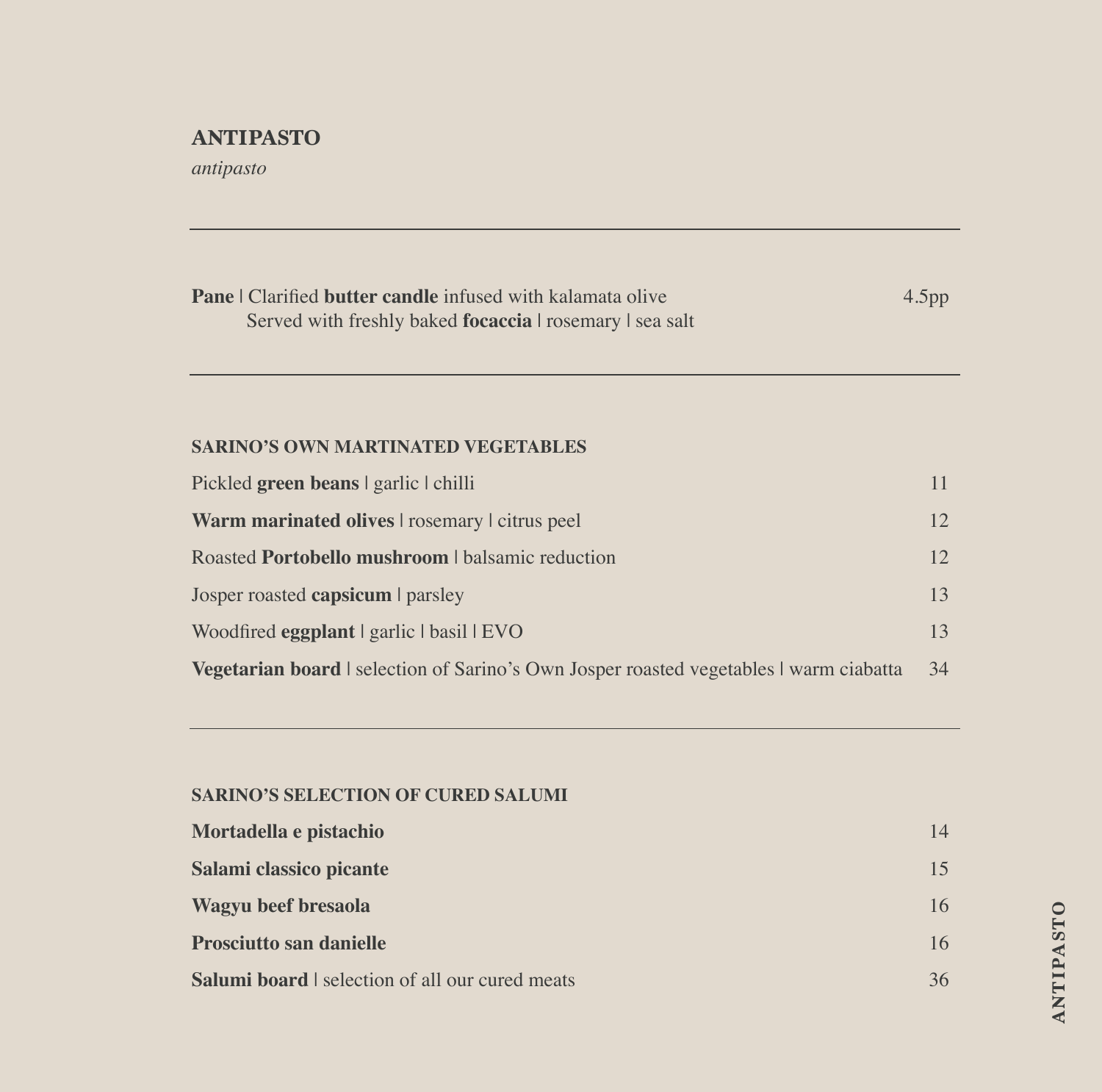#### **CHEF BANQUET**

Showcasing Sarino's favourites, guests will enjoy a true Italian culinary experience with the tradition of coming together and sharing a sumptuous feast.

*\$120 per person*

#### **PRIMI**

#### **Antipasto board**

Italian cured meats and Sarino's own pickled vegetables | cheeses roasted pumpkin arancini | condiments | warm ciabatta

#### **PASTA**

**Fresh fusilli** Slow cooked pork & veal ragu | San Marzano tomato fresh basil | parmegiano reggiano

**Ravioli** Buffalo mozzarella | ricotta | pistachio | burnt butter | sage

#### **SECONDI**

**Crispy skin market fish**

#### **Chargrilled market steak**

Served with Chef's selection of sides and condiments

#### **DOLCE**

**Chef's selection**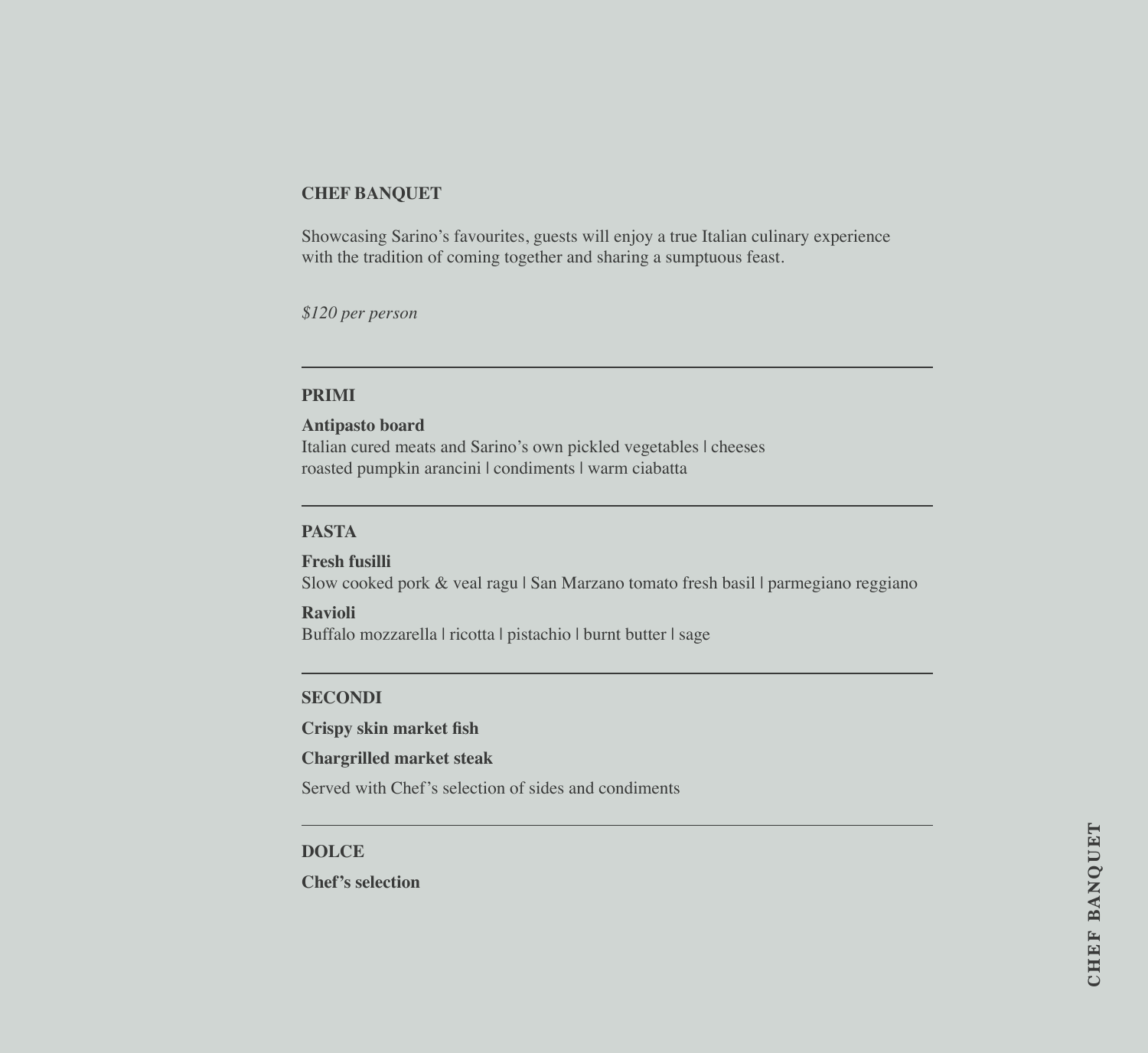## **À LA CARTE**

### PRIMI / *to start*

| Stuffed portobello mushroom   smoked eggplant   cashew nut   garlic   rosemary   parmigiano reggiano         | 26   |
|--------------------------------------------------------------------------------------------------------------|------|
| Woodfired Yamba king prawns   garlic butter   chilli   lemon   thyme   charcoal mayonnaise                   | 36   |
| Bruschetta   nduja salami   stracciatella   confit cherry tomato   basil oil                                 | 24   |
| Burrata e prosciutto   san danielle prosciutto   caramelized plum   fresh burrata   house made grissini      | 26   |
| Swordfish carpaccio I fresh apple I citrus emulsion I fennel                                                 | 27   |
| <b>Roasted quail</b> stuffed with chestnuts I barley risotto I pancetta I mixed mushrooms                    | 28   |
| <b>Freshly shucked Sydney rock oysters</b> I selection of vinaigrettes I lemon<br>half dozen 27 / full dozen | - 52 |

## PASTA FRESCA / *fresh pasta*

| Ravioli I buffalo mozzarella I ricotta I pistachio I burnt butter I sage                                 | 39 |
|----------------------------------------------------------------------------------------------------------|----|
| Spaghetti   Tasmanian rock lobster   cherry tomato   garlic   chilli   saffron   crustacean butter       | 48 |
| <b>Casarecce</b> I mixed mushrooms I crispy guanciale I white wine I parmigiano reggiano I black truffle | 39 |
| <b>Fusilli</b> pork and veal ragu San Marzano tomato fresh basil parmigiano reggiano                     | 39 |

## SECONDI / *main course*

| Eggplant parmigiana I buffalo mozzarella   San Marzano tomato   basil   parmigiano reggiano          | 41 |
|------------------------------------------------------------------------------------------------------|----|
| <b>Poached snapper</b>   clams   mussels   cherry tomato   Sicilian olive   white wine   mixed herbs | 45 |
| Woodfired salmon   prosciutto   pumpkin   broccolini   silver beet                                   | 43 |
| <b>Pan seared lamb rump</b> mixed vegetable caponata cannellini bean purée red wine jus              | 45 |
| Slow braised beef cheek   roasted celeriac purée   mixed wild mushrooms   gremolata                  | 46 |
| Sarino's chargrilled steak   pomme purée   mustard cress   red onion   madeira jus                   | 52 |

## CONTORNI / *sides*

| Shoe string fries I truffle pecorino                                 |    |
|----------------------------------------------------------------------|----|
| <b>Baby gem salad</b> white balsamic vinaigrette parmegiano reggiano |    |
| Sautéed greens preserved lemon almonds                               | 13 |
| <b>Pomme purée</b>   balsamic eschalots                              |    |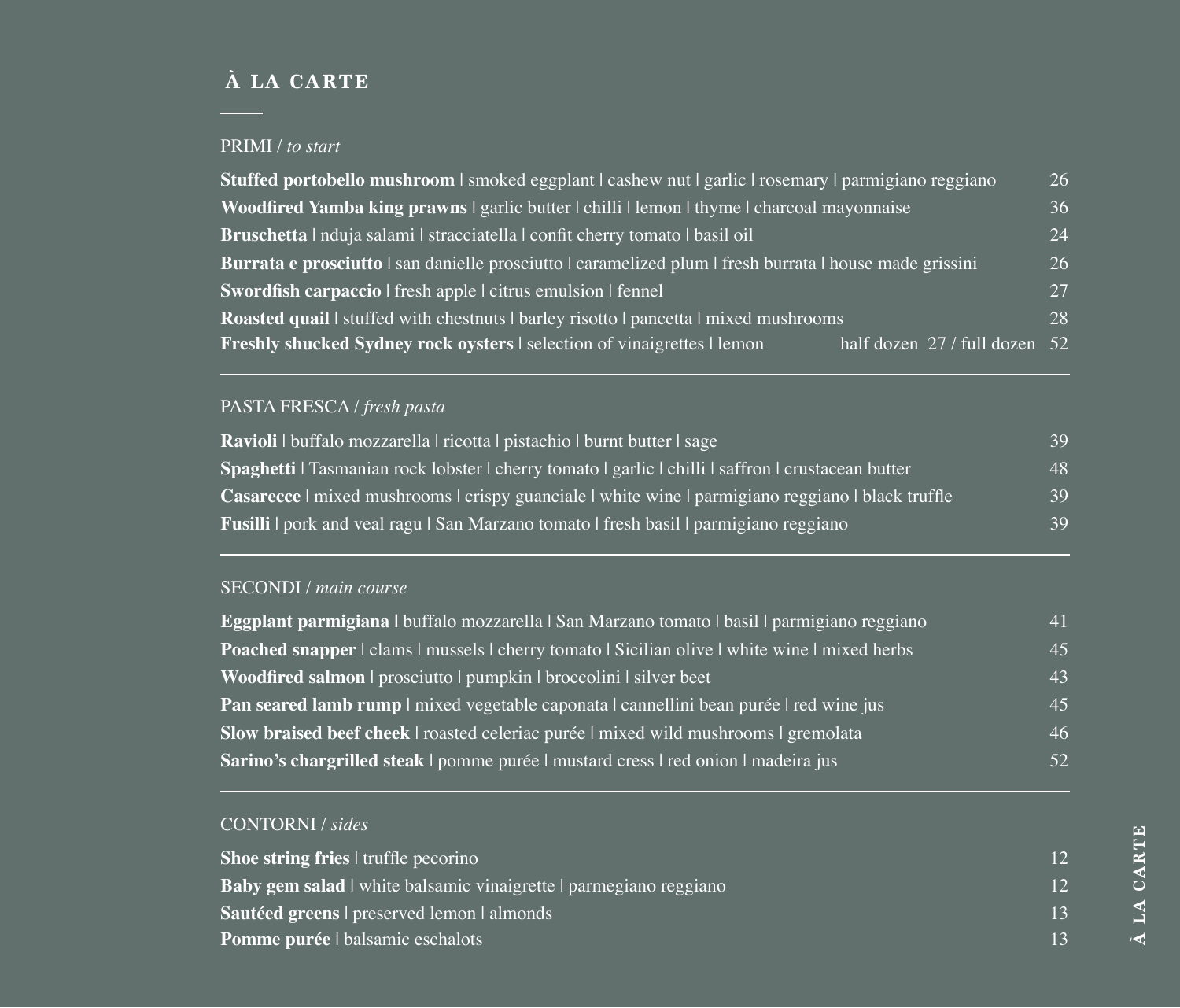#### **DEGUSTATION**

Our degustation menu is the best way to indulge yourself in an Italian culinary experience. Venture out of your comfort zone and try five of our authentic Italian petite dishes which you can pair with wine hand-picked by Richard, our awarded Sommelier.

*Degustation \$130 per person Add matching wines \$75 per person*

Clarified **butter candle** infused with kalamata olive served with freshly baked **focaccia** | rosemary | sea salt PANE | *bread*

**Swordfish carpaccio** | compressed apple | citrus emulsion | fennel | chilli pangrattato *2017 Weingut Bernhard Ott Riesling Austria* UNO | *one*

**Ravioli** | filled with buffalo mozzarella | ricotta | pistachio | burnt butter | sage *2020 Inama Soave Classico Garganega, Veneto Italy* DUE | *two*

**Prosciutto wrapped woodfired salmon** | butternut pumpkin | broccolini | silver beet *2018 Giovanni Folorane ' Tenuta de Nozzale' Chianti Classico, Tuscany Italy* TRE | *three*

**Braised beef cheek** | celeriac purée | mixed wild mushrooms | gremolata *John Glaetzer 'Margarette's Shiraz' Langhorne Creek SA* QUATTRO | *four*

#### Compressed fruit salad | mango sorbet *PALATE CLEANSER*

**Dark chocolate budino** | 64% Amedei chocolate | textures of stone fruit | honeycomb | raspberry gelato *Valdespino Pedro Ximenez 'El Candado'* CINQUE | *five*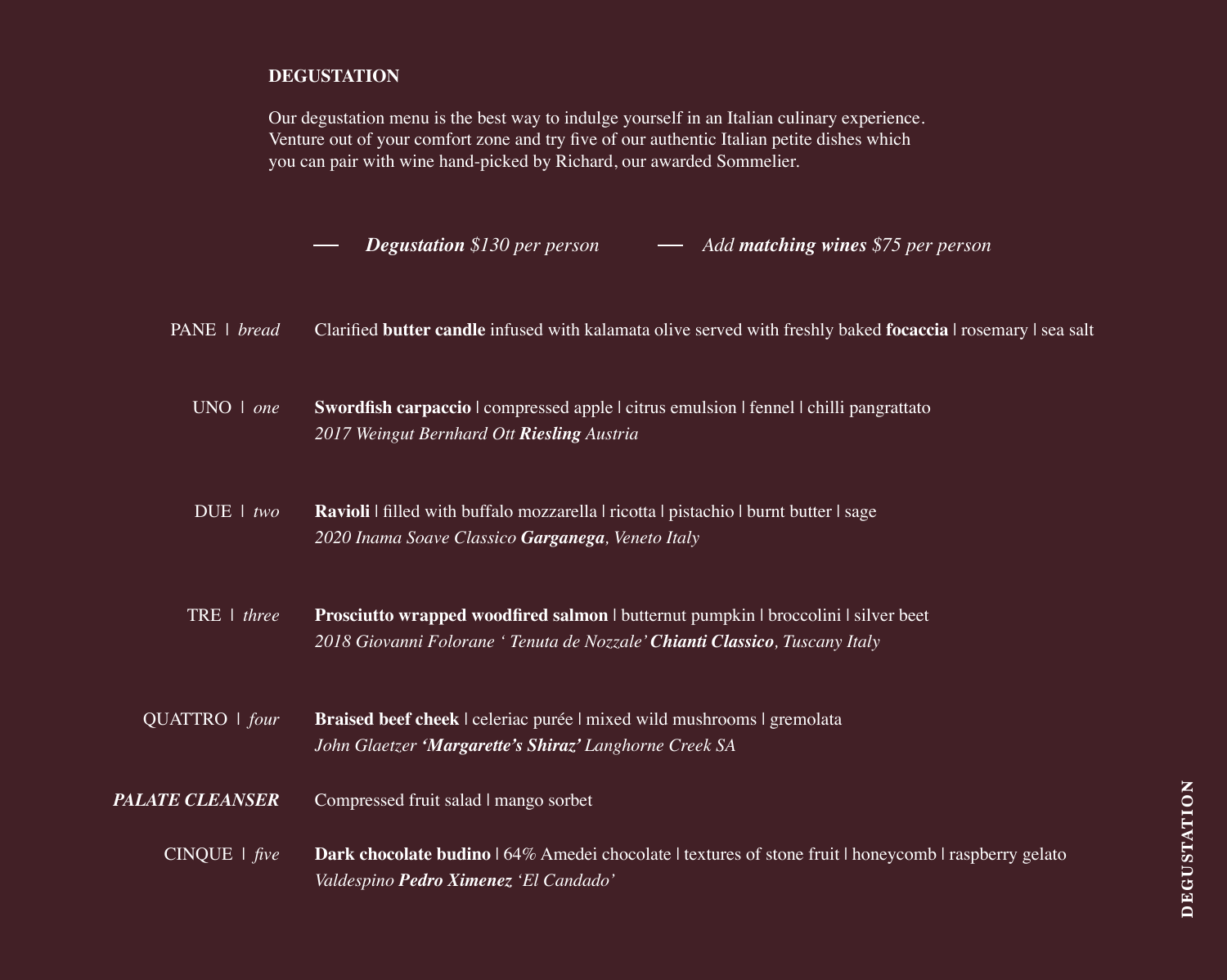#### **DOLCE /** *dessert*

| <b>Tiramisu</b> mascarpone mousse coffee sponge                                                              | 22. |
|--------------------------------------------------------------------------------------------------------------|-----|
| <b>Dark chocolate budino</b>   64% Amedei chocolate   textures of stone fruit   honeycomb   raspberry gelato | 22  |
| Vanilla crème brûlée   bitter caramel   winter berries   double cream                                        | 22. |
| Apple crumble   baked apple cake   caramelized apples   cinnamon crumb   vanilla gelato   warm caramel       | 22  |
| Affogato   vanilla gelato   frangelico   mixed nut biscotti   espresso                                       | 20  |

### **FORMAGGI /** *cheese*

| <b>Truffle pecorino</b> I truffle honey    | <b>Testun al Barolo</b>   caramelised pear 15 |    |
|--------------------------------------------|-----------------------------------------------|----|
| <b>Gorgonzola dolce</b> I fig & quince jam | <b>Holy goat</b> muscatels                    |    |
| <b>Selection of all four cheese</b>        |                                               | 38 |

## **VINI DA DESSERT /** *dessert wine | fortified | digestive*

| 2003 Tenute Rossetti Vin Santo, Tuscany manufacture and the contract of the 14 |  |
|--------------------------------------------------------------------------------|--|
|                                                                                |  |
|                                                                                |  |
| All Saints Museum Muscadelle, Rutherglen manufactured and all Saints Museum 14 |  |
|                                                                                |  |
|                                                                                |  |
|                                                                                |  |
|                                                                                |  |
|                                                                                |  |
|                                                                                |  |

## **DOLCE LIQUIDO /** *liquid dessert*

| Brandy Alexander 20 |  |
|---------------------|--|
|                     |  |
|                     |  |